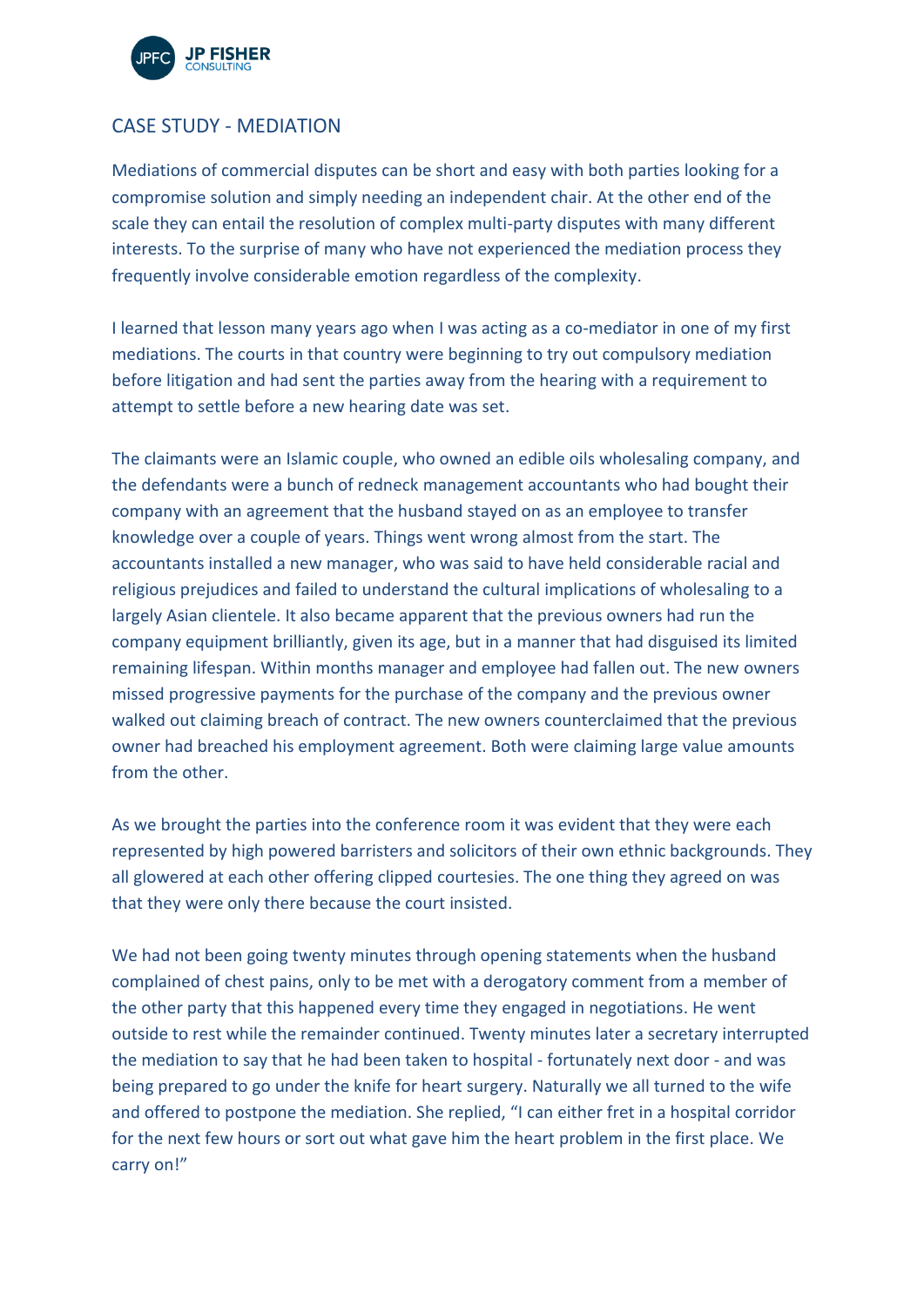

Nine gruelling hours later, a substantial portion of which was spent shuttling between parties in private, we were closer but it appeared likely we would not reach settlement. The lawyers were doing too much talking and posturing and the decision makers were reticent to make conciliatory gestures for fear of undermining attitudes of members of their own team. We were reaching an impasse.

However, as everyone in the room had begun to truly understand each other's needs, and the wife had gained considerable respect from the otherwise all male room, the racial tensions had dissipated and both sides made conciliatory comments to that effect. Seizing on this opportunity, I suggested that we take the wife and the CEO of the management accountants, who was new to his company and carried no baggage, into a private room to see if a change of atmosphere would restart the process.

As soon as we sat down she let fly in a 25 minute tirade about what they had done to her husband. The CEO sensibly kept silent to the end when he gave a very genuine partial apology. A partial apology is one in which regret is expressed for all the hurt caused, without an admission of liability. With the atmosphere drained of pent up emotion and with an apology accepted we achieved a settlement within five minutes, to the visible relief of all the other players outside the room.

There are many lessons to learn from this case. Amongst the most important are:

- Major disputes are extremely stressful and can cause serious damage to the health of disputants. De-escalate them as soon as possible.
- Commercial disputes are not just about money. They engender significant emotions. Settlement is much more likely after emotions have been released.
- Never underestimate the value of an apology. It can often be the trigger for settlement. However be a little cautious. While in most common law jurisdictions apologies given in without prejudice mediations cannot be used in a subsequent hearing if the mediation fails, laws vary from state to state in Australia and internationally.
- Sympathetic attitudes towards cultural differences can go a long way to taking the heat out of disputes.
- It is the parties who should speak most. The role of the lawyers in mediation is to advise and assist in providing legal process not courtroom advocacy.